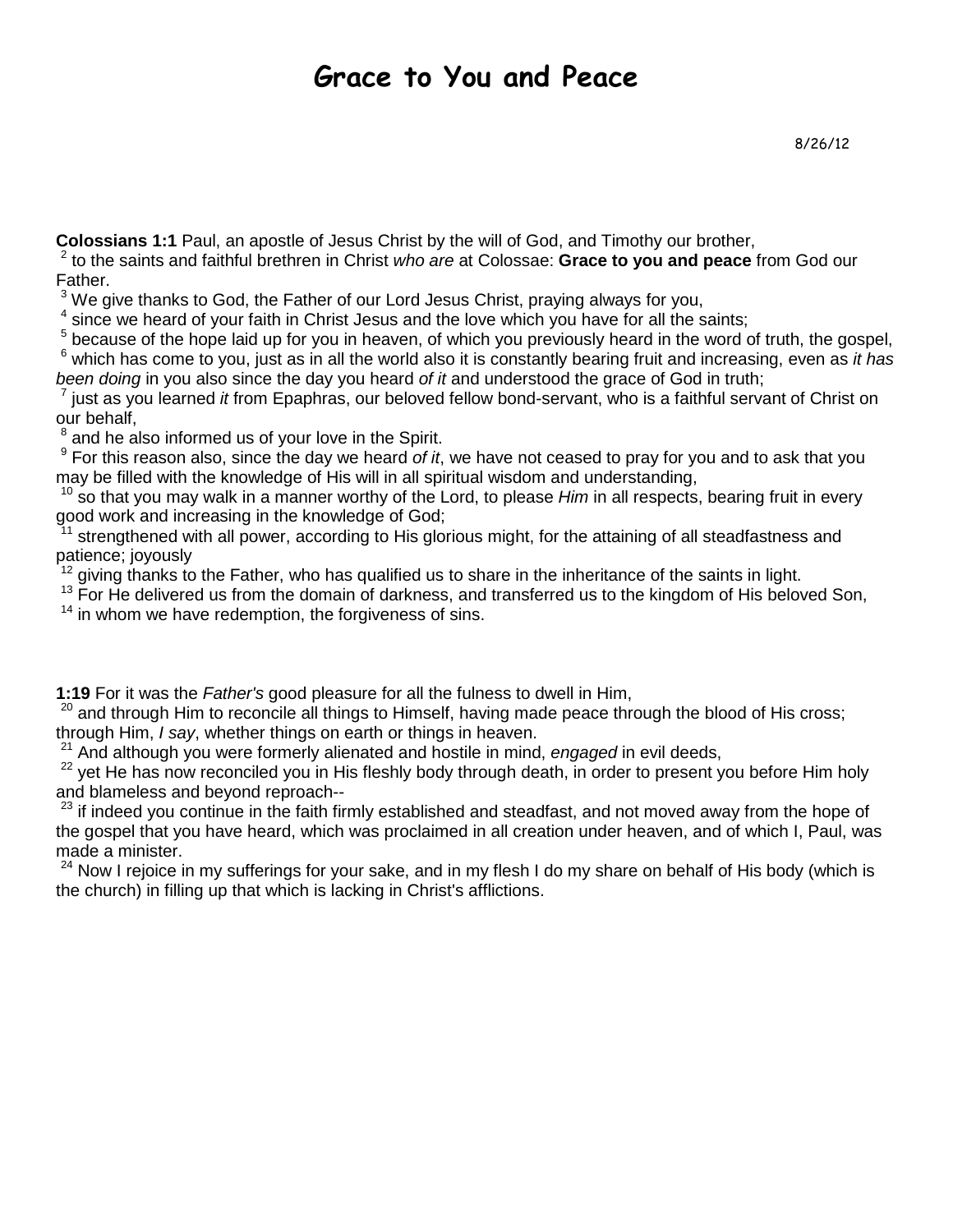## **Opportunities** to Love, serve and share

**1 Thessalonians 2:8** Having thus a fond affection for you, we were well-pleased to impart to you not only the gospel of God but also our own lives, because you had become very dear to us.

The Big Four: 1. Prayer 2. Sharing with friends 3. Sharing tracts and promos 4. Small group bridge events Large bridge events CrossPointe In Action **Benevolence Sports** Golf Community Center Sports Fishing Community organizations (Needed: attendees, liaisons and event organizers) Chamber of Commerce Community Center **School** Kids Live Tutoring (the arts\* and academics) PTO events before school care\* Motivation/rewards program\* Cultural Connections events Artists Guild Arts League Food and Wine on Pine Historical Society\* Turtle Watch\* Garden Club\* CERT (disaster relief)\* Island Players\* Privateers\* Preservation Society\* **Municipalities** Disaster Relief, Beach clean up,\* community building event\* Businesses\* Business Emergency Assistance Team NEMO, HB Merchants Assoc, Bridge St Mer Assoc Civic Clubs: Rotary, Kiwanis, other? Services to the community New movers welcome wagon Doors, street, beach, piers and bars Parades Children's Outreach Fishing\* Workshops and classes (swimming, surfing, skiing, sailing, kayaking music, art, wood working, outdoorsmanship, sports, skateboarding, etc.)\*